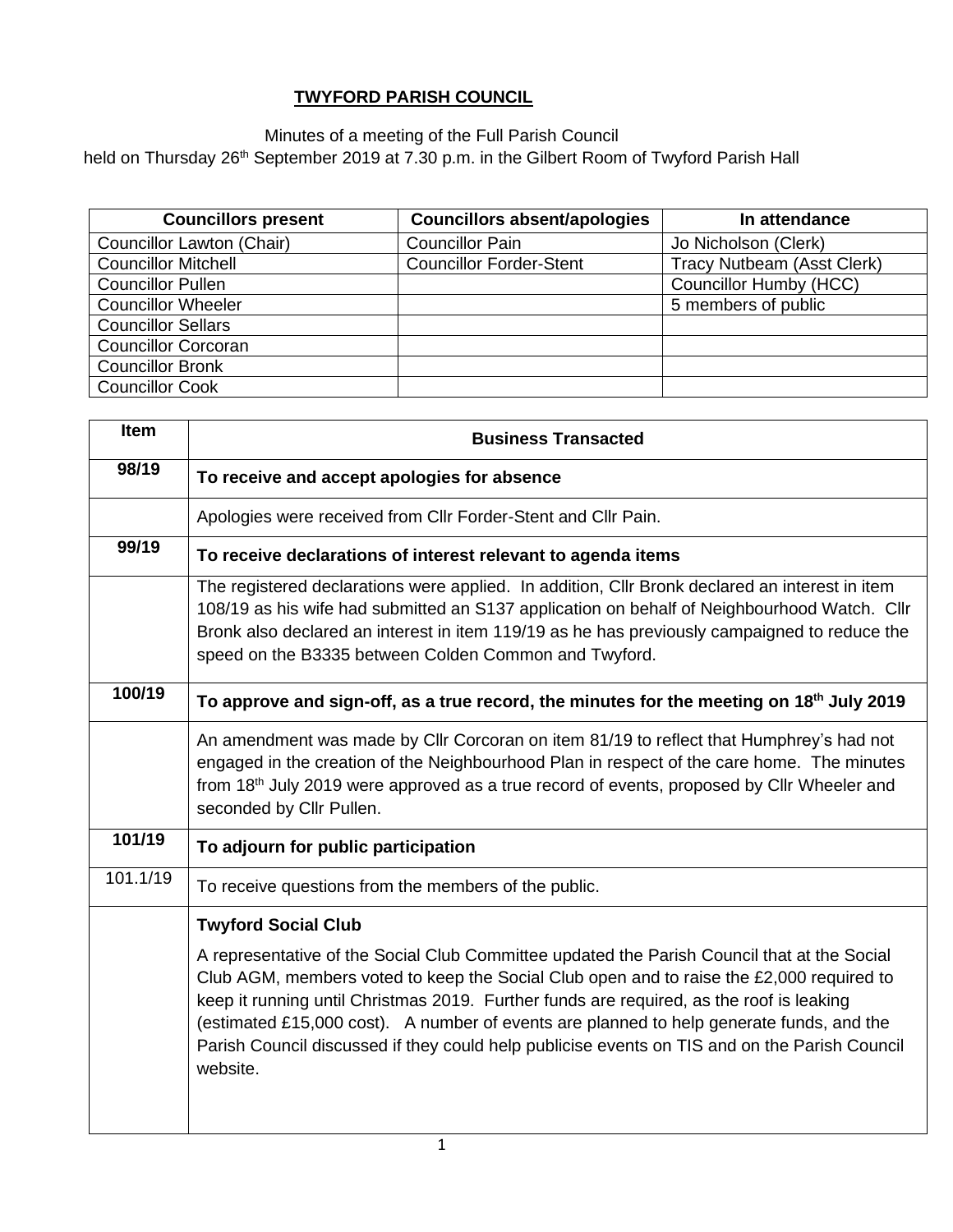# **Clerk Action: Social Club to send Clerk list of upcoming events to be publicised on TIS and TPC website.**

## **Traffic and speed**

A member of public (MoP) commended the Parish Council on the installation of the speed monitoring equipment, and believes an effect can already be seen. The MoP also has an interest in item 118/19, and requested that any decisions on changes to parking restrictions in the village involve constructive dialogue with the residents, equally. The MoP noted that there was a reference to parking along Hazeley Road as a severe problem. The MoP has conducted photographic research and disagrees that the problem is severe, and believes a 2 hour parking restriction is not a solution. The MoP wishes to engage in further discussion with the Parish Council before any change to parking restrictions on Hazeley Road is taken further.

Another MoP raised concerns regarding the speed limit on the B3335 between Twyford and Colden Common. The MoP had been involved an accident which avoided a head on collision by mounting the pavement. The member wanted to register their support of the speed reduction to 40mph between Twyford and Colden Common, in addition they are supportive of extending the reduction to 30mph at Colden Common further out towards Twyford. Another member of public supported this notion.

## **Neighbourhood Watch**

A MoP has reinstated Neighbourhood Watch in Twyford, and is building up the amount of coordinators in the village. Areas still requiring a co-ordinator include Manor Road, Roman Road, Brewers Lane, School Lane, Hill Rise, Queen Street and Hockley Cottages. The MoP wants to distribute leaflets around the village, and has submitted a S137 to be discussed under item 108/19 to cover the cost of leaflets and basic stationary to help raise awareness of N/W in the community.

## **Norris Bridge**

A MoP raised concerns regarding the carriageway at Norris Bridge, and the safety of pedestrians. The MoP acknowledges that Highways have criteria when assessing safety and risk. The MoP asked the Parish Council what can be done to accumulate required information to help build a case for changes, and feed it into the authorities. One suggestion, could be to install a pedestrian footway beside the bridge.

Cllr Lawton assured the pedestrian that Norris Bridge pedestrian safety is on the Parish Council agenda, and it's something we have been requesting for a long time.

Cllr Humby iterated that the collation of data is helpful, and that Cllr Cook has been campaigning the case with Cllr Humby for a while.

Cllr Mitchell asked Cllr Humby, if the Parish Council funded an independent engineers assessment of Norris Bridge pedestrian safety, would Hampshire Highways have to act upon the findings. Cllr Humby advised that he could not say whether there would be any action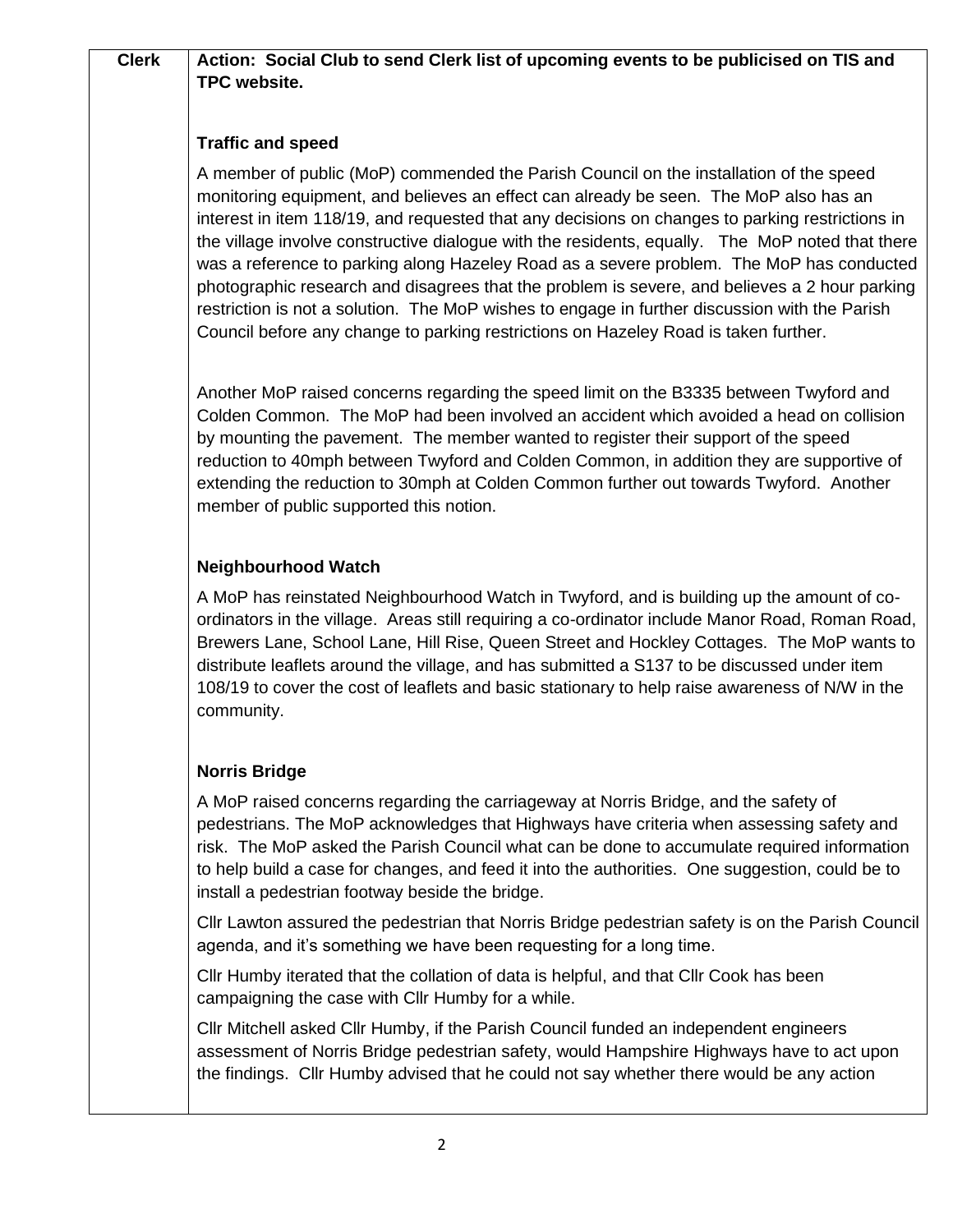| taken on receiving such an assessment, but it they were to act, the survey would have to be<br>conducted by an approved engineer.                                                                                                                                                                                                                                                                                                                                                                                                                                              |
|--------------------------------------------------------------------------------------------------------------------------------------------------------------------------------------------------------------------------------------------------------------------------------------------------------------------------------------------------------------------------------------------------------------------------------------------------------------------------------------------------------------------------------------------------------------------------------|
| CIIr Cook added that the pavement on Shawford Road, opposite Rooster Marketing needs                                                                                                                                                                                                                                                                                                                                                                                                                                                                                           |
| resurfacing. Roy Gardener is aware, but it was noted that it would help if residents didn't park<br>there.                                                                                                                                                                                                                                                                                                                                                                                                                                                                     |
| CIIr Lawton closed the discussion on Norris Bridge, stating the Parish Council will not stop<br>campaigning to address the safety concerns of Norris Bridge.                                                                                                                                                                                                                                                                                                                                                                                                                   |
| One member of public left the meeting (representing Neighbourhood Watch)                                                                                                                                                                                                                                                                                                                                                                                                                                                                                                       |
| <b>Pavement at Hare Lane</b>                                                                                                                                                                                                                                                                                                                                                                                                                                                                                                                                                   |
| MoP raised the pavement at the bottom of Hare Lane needs attention, it was reported over 4<br>weeks ago, but nothing has been done yet. Cllr Cook advised for the MoP to take a photo of<br>the issue when making a report.                                                                                                                                                                                                                                                                                                                                                    |
| Action: Cllr Cook and Cllr Bronk to follow up and enquire.                                                                                                                                                                                                                                                                                                                                                                                                                                                                                                                     |
| To receive the County Councillor's report.                                                                                                                                                                                                                                                                                                                                                                                                                                                                                                                                     |
| <b>Flooding Mitigation:</b>                                                                                                                                                                                                                                                                                                                                                                                                                                                                                                                                                    |
| CIIr Humby updated on his previous action 81/19, that he sent an email to Vicky Westall<br>regarding the flood mitigation project. Cllr Lawton and Cllr Corcoran confirmed they have<br>received a response from HCC on the flooding report, which they will now review and respond.<br>CIIr Humby will review the funding implications from the report.                                                                                                                                                                                                                       |
| CIIr Corcoran is due a discussion with WCC on the next steps of the flooding report.                                                                                                                                                                                                                                                                                                                                                                                                                                                                                           |
| CIIr Corcoran confirmed that Site 26 is critical to deliver the affordable housing for WCC, aswell<br>as the flooding solution. It was asked if Segars Lane / Queen Street flooding forms part of the<br>same flooding assessment. Cllr Humby does not know the answer, but asked for Cllr Corcoran<br>to highlight that query to him, and he will confirm.                                                                                                                                                                                                                    |
| Action: Cllr Corcoran to highlight to Cllr Humby the query regarding Segars Lane /<br>Queen Street flooding, whether it is including in the Hazley Road / Finches Lane flooding<br>assessment.                                                                                                                                                                                                                                                                                                                                                                                 |
| <b>Climate Change</b>                                                                                                                                                                                                                                                                                                                                                                                                                                                                                                                                                          |
| Roy Perry, former HCC leader set up a 2050 vision for Hampshire. The project involved key<br>figures and was approved by HCC last week. Much of the vision centres around climate<br>change. Cllr Jan Warwick has been appointed Environment Champion for Hampshire County<br>Council. Councillor Jan Warwick takes up this role with immediate effect. Cllr Warwick will be<br>working across communities to create a plan of how climate change will be delivered. Any<br>initiatives at HCC will now have to include an element on how the environment will be<br>impacted. |
|                                                                                                                                                                                                                                                                                                                                                                                                                                                                                                                                                                                |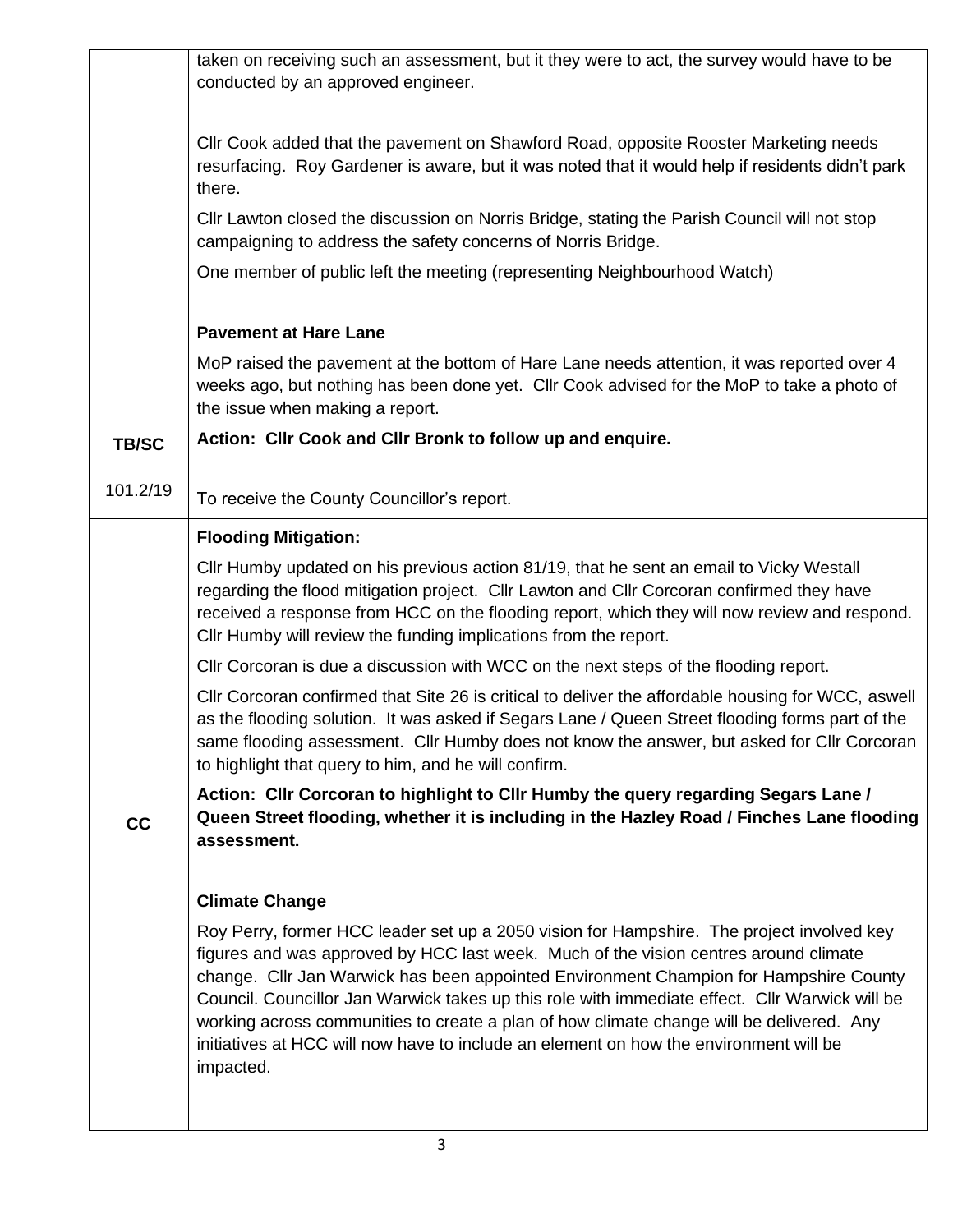|              | <b>Highways</b>                                                                                                                                                                                                                                                                                                                                                                                           |
|--------------|-----------------------------------------------------------------------------------------------------------------------------------------------------------------------------------------------------------------------------------------------------------------------------------------------------------------------------------------------------------------------------------------------------------|
|              | The two dragon patchers continue to work on Hampshire potholes.                                                                                                                                                                                                                                                                                                                                           |
|              | CIIr Humby presented Highways Maintenance Newsletter, which he will ensure TPC will<br>receive going forward via Clerk email.                                                                                                                                                                                                                                                                             |
| <b>Clerk</b> | Action: Clerk to follow up with Cllr Humby to ensure TPC receive the Highways<br><b>Maintenance Newsletter</b>                                                                                                                                                                                                                                                                                            |
|              | <b>Funding</b>                                                                                                                                                                                                                                                                                                                                                                                            |
|              | It has been announced that there is additional funding for School and the police service. No<br>additional funding is being allocated to HCC, and savings still need to be made from Hampshire<br>budget. Child social care continues to be the biggest priority for funding in Hampshire. It was<br>acknowledged by the Parish Council that continual cuts can lead to additional long term<br>problems. |
|              | CIIr Bronk reported that he had been campaigning for the bus stop at Twyford Moors to be<br>reinstated as a school bus pick up point. County have explained that the decision is down to<br>the bus company and has been decided not to reinstate due to the additional time it takes to<br>collect the children from that point.                                                                         |
|              |                                                                                                                                                                                                                                                                                                                                                                                                           |
| 101.3/19     |                                                                                                                                                                                                                                                                                                                                                                                                           |
|              | To receive the District Councillors' reports.                                                                                                                                                                                                                                                                                                                                                             |
|              | See Appendix 1 for report from Cllr Bronk. Cllr Bronk referred to the report and no questions<br>were raised.                                                                                                                                                                                                                                                                                             |
|              | Cllr Cook updated that the fly tipping at Hockley Link has been reported. Cllr Cook registered<br>thanks to the WCC environment team. Cllr Cook also thanked Highways for clearing the<br>pavement along Highbridge Road of overgrown brambles.                                                                                                                                                           |
|              | Work will commence building the new homes at Dolphin Hill in October.                                                                                                                                                                                                                                                                                                                                     |
|              | Cllr Cook has also been chasing up complaints regarding the Heras fencing at Queen Street,<br>with WCC planning department and Environment.                                                                                                                                                                                                                                                               |
|              | Cllr Corcoran asked for provisioning to be made for improvements to the cycleways between<br>Colden Common and Twyford. The proposed cycleway forms part of the TNP, and forms part<br>of the objection to ELP. It was acknowledged that co-ordination between the Neighbourhood<br>Plan, ELP objections and Winchester Movement Strategy needs to be managed.                                            |
| <b>Clerk</b> | Action: Clerk to set up meeting to co-ordinate strategic consultations across NP / ELP /<br>Movement Strategy within the Parish Council                                                                                                                                                                                                                                                                   |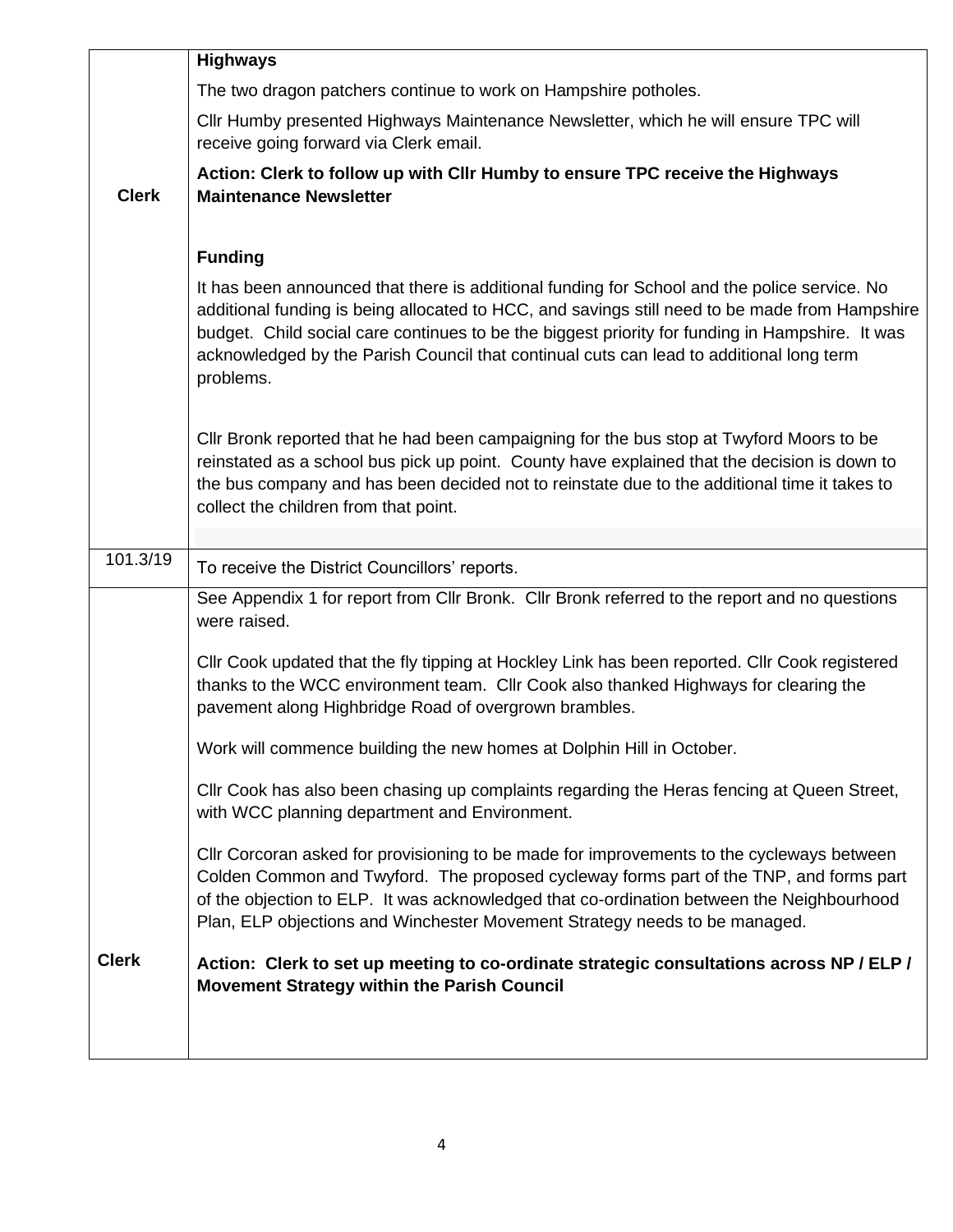| 102/19       | To receive an update on matters arising from the minutes of the Full Council meeting<br>held on 18 <sup>th</sup> July 2019 that are not included elsewhere on the agenda and to consider the<br>status of progress to date                                                                                                                     |
|--------------|------------------------------------------------------------------------------------------------------------------------------------------------------------------------------------------------------------------------------------------------------------------------------------------------------------------------------------------------|
|              | No additional items raised.                                                                                                                                                                                                                                                                                                                    |
| 103/19       | Update on progress on the Neighbourhood Plan moving towards pre-submission                                                                                                                                                                                                                                                                     |
|              | Whilst the NP has been sent off for the SEA, the assessor has left the organisation. A new<br>assessor has been appointed, but delays are anticipated, pushing back the date of the pre-<br>submission Consultation. Cllr Corcoran explained this may require an extraordinary FPC<br>meeting to approve the pre-submission version of the NP. |
|              | Cllr Lawton chaired the first publicity planning meeting for the pre-submission Consultation, the<br>next is planned for the 30.09.19. Quotes are currently being obtained for producing the<br>publicity material.                                                                                                                            |
|              | The Flooding report has been delivered, and this will be publicised at the same time as the NP<br>pre-submission Consultation.                                                                                                                                                                                                                 |
|              | The developers of Site 26 have been approached to present their plans for the site at the<br>Consultation public meeting.                                                                                                                                                                                                                      |
|              | The NP technical team are meeting with the relevant representatives of the Parish Hall,<br>Doctors surgery and Twyford School to keep them involved in what will be expected of them<br>regarding flooding mitigation and car park extension.                                                                                                  |
|              | Helen Jackson has been a key member of the TNP technical team, who has recently resigned<br>from the team due to commitments. Cllr Izard has also stepped down from the team. Cllr<br>Corcoran has written to both members to thank them for their contribution to the<br>Neighbourhood Plan.                                                  |
|              | Cllr Humby reported that the SDNPA are starting to Consult on affordable housing and<br>exceptional housing. TPC will need to be review this by 19th November.                                                                                                                                                                                 |
| <b>Clerk</b> | Action: Clerk to add SDNPA are starting to Consult on affordable housing and<br>exceptional housing to Planning Committee agenda 7th November 2019                                                                                                                                                                                             |
| 104/19       | To receive an update from the Planning Committee and any updates on any matters<br>arising unless already covered by another agenda item                                                                                                                                                                                                       |
|              | Cllr Mitchell updated properties to be reviewed at the next planning committee included a<br>resubmission of a property in Shawford under WCC.                                                                                                                                                                                                 |
|              | A concern was also raised regarding the pre-application on Bourne Lane / Hayfields, to ensure<br>it was on the planning agenda for 3 <sup>rd</sup> October.                                                                                                                                                                                    |
| 105/19       | To receive an update from the Finance Committee on matters arising; and to note or<br>discuss action taken since unless already covered by another agenda item                                                                                                                                                                                 |
|              | Covered by other items.                                                                                                                                                                                                                                                                                                                        |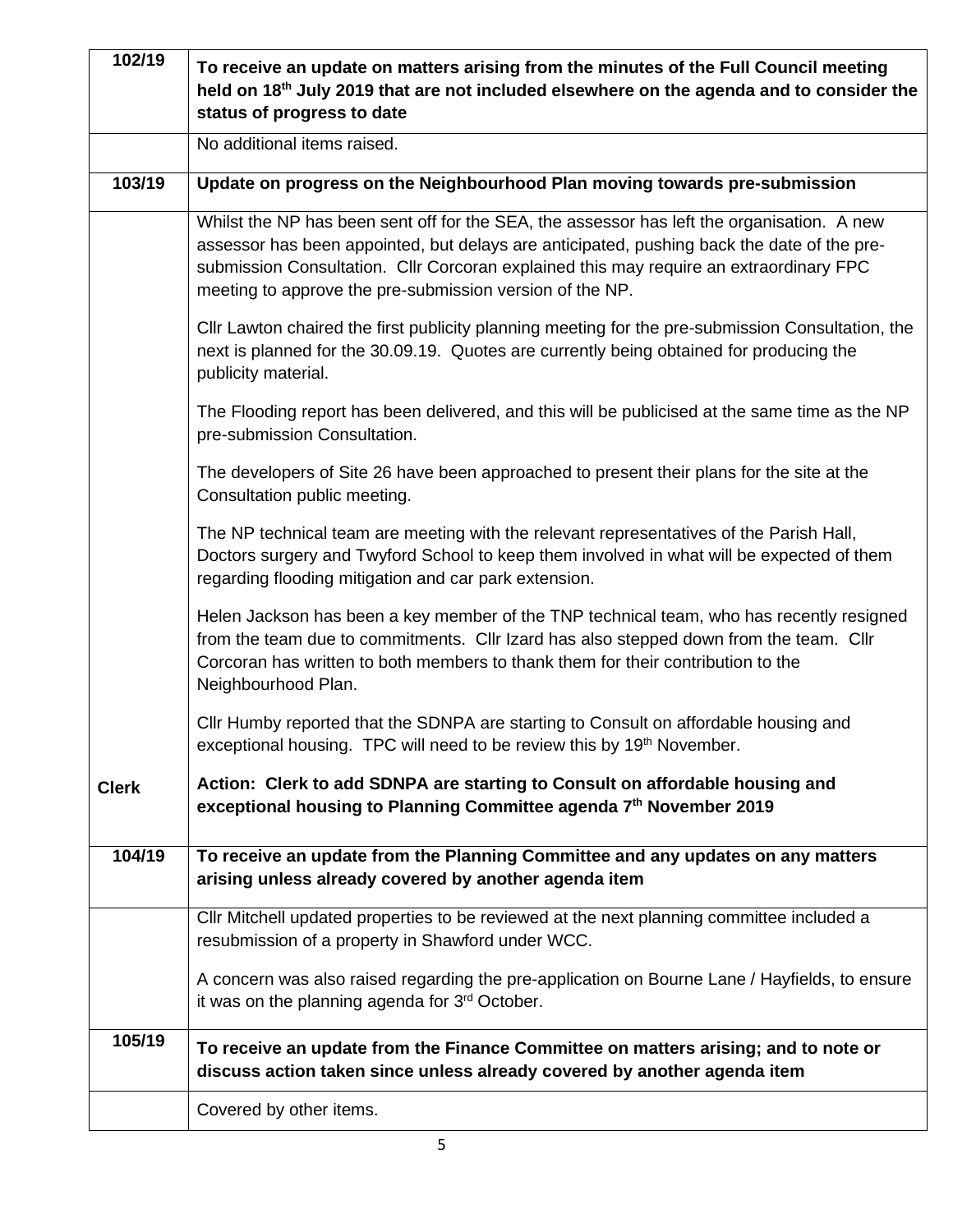| 106/19       | Resolve to approve payments to be made in September 2019 and review the payments<br>made in August 2019. Note where amendments have been made to previously approved<br>payments.                                                                                                                                                                                              |
|--------------|--------------------------------------------------------------------------------------------------------------------------------------------------------------------------------------------------------------------------------------------------------------------------------------------------------------------------------------------------------------------------------|
|              | The payments were presented and reviewed (see Appendix 2). A concern was raised as to the<br>payment of £160 to Green Smile for backfilling around the sand pit, which could have been<br>done cheaper with some voluntary input. The Clerk noted for future reference. The grant<br>received from HCC for £4,900 towards the Water Meadow project was also noted with thanks. |
|              | The payments were proposed by Cllr Sellars and seconded by Cllr Lawton.                                                                                                                                                                                                                                                                                                        |
| 107/19       | Approve regular payments and direct debits from the Parish Council current account                                                                                                                                                                                                                                                                                             |
|              | The regular payments (circulated at 18.07.19 FPC) were approved, proposed by Cllr Lawton<br>and seconded by Cllr Pullen.                                                                                                                                                                                                                                                       |
| 108/19       | Resolve to approve or not approve S137 applications for:                                                                                                                                                                                                                                                                                                                       |
|              | Twyford Neighbourhood Watch: £300                                                                                                                                                                                                                                                                                                                                              |
|              | <b>Citizens Advice Winchester District: £330</b>                                                                                                                                                                                                                                                                                                                               |
|              | Both applications were considered and supported by the Parish Council. Twyford<br>Neighbourhood Watch was granted £300, and will be issued to the Neighbourhood Watch co-<br>ordinator when proof of purchase is submitted to the Clerk.                                                                                                                                       |
|              | Proposed by Cllr Cook and seconded by Cllr Sellars                                                                                                                                                                                                                                                                                                                             |
|              | Citizens Advice bureau was awarded £330, but may not be awarded in 2020.                                                                                                                                                                                                                                                                                                       |
|              | Proposed by Cllr Corcoran and seconded by Cllr Bronk.                                                                                                                                                                                                                                                                                                                          |
| <b>Clerk</b> | Action: Clerk to inform Citizen advice bureau there were successful, but funding may<br>not be available every year.                                                                                                                                                                                                                                                           |
|              | CIIr Lawton raised that ADD require additional funding, and they may put in an application to be<br>resolved at October FPC.                                                                                                                                                                                                                                                   |
| 109/19       | Resolve to renew the Parish Council insurance policy from 1 <sup>st</sup> October 2019. The policy<br>will commence the second year of a fixed price premium, at £2,349.33                                                                                                                                                                                                     |
|              | It was resolved to renew the insurance policy as proposed. Proposed by Cllr Mitchell and<br>seconded by Cllr Wheeler.                                                                                                                                                                                                                                                          |
| 110/19       | Discuss ways and means for the Parish Council to support Twyford Social Club.                                                                                                                                                                                                                                                                                                  |
|              | It was acknowledged that the Social Club has the support of the Parish Council, and the PC<br>are delighted to hear they have the funding required to keep open until the end of the year.<br>The PC will require an application with supporting accounts and financial statements if funding<br>is requested by the Social Club.                                              |
| 111/19       | To receive an update on matters arising from the Recreation Committee; to note or<br>discuss action taken since unless already covered by another agenda item                                                                                                                                                                                                                  |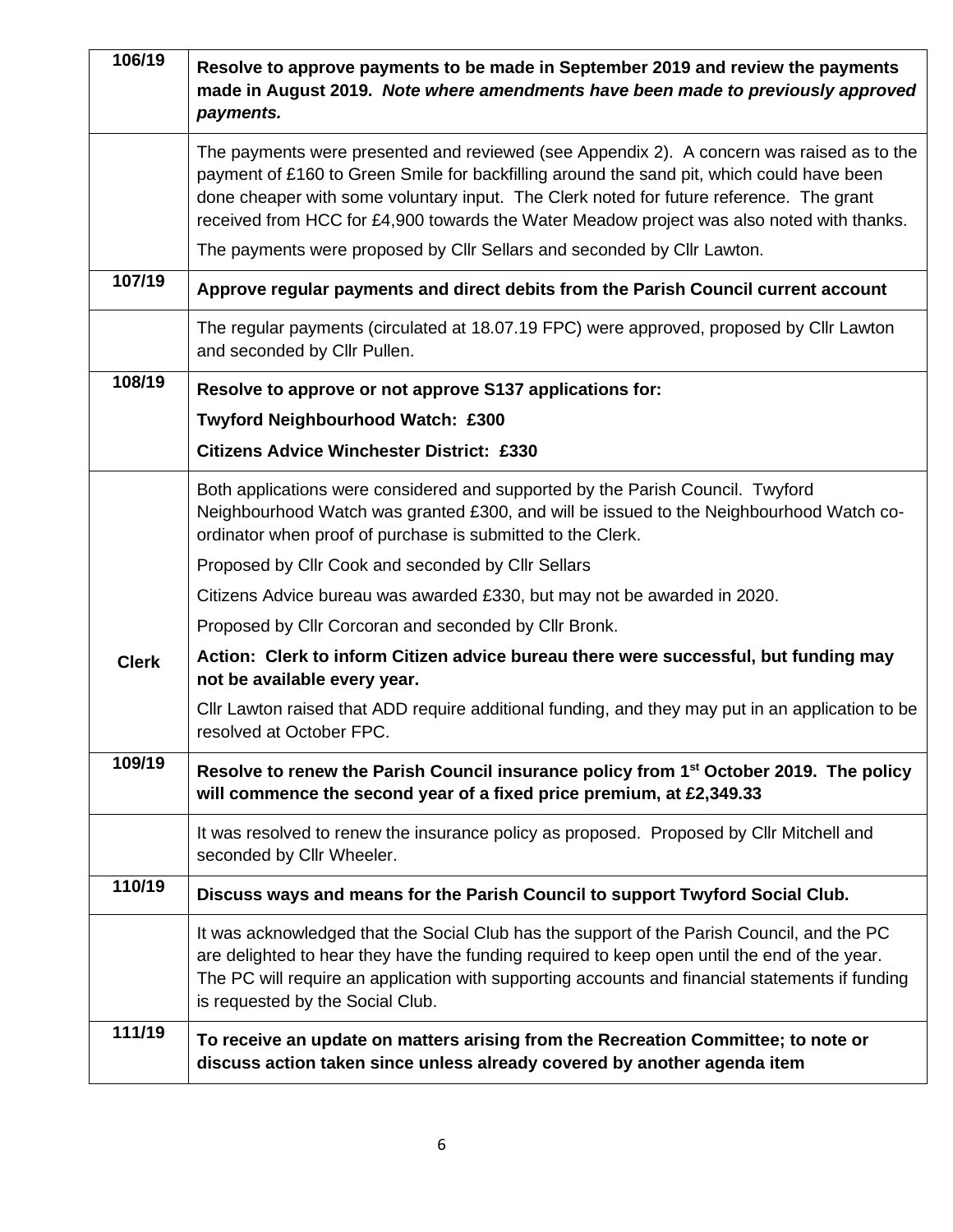|        | Cllr Wheeler updated; there are two senior teams playing football this season, new goal posts<br>are in situ (grant awarded £750 by Football Foundation), and the state of a few allotment plots<br>have been discussed and addressed. Shoreland Network Solutions continue to work on the<br>cricket square, and the contract is working well.                                                                                                                              |
|--------|------------------------------------------------------------------------------------------------------------------------------------------------------------------------------------------------------------------------------------------------------------------------------------------------------------------------------------------------------------------------------------------------------------------------------------------------------------------------------|
| 112/19 | Update on workshop on Two Parks strategy and agree next steps towards<br>implementation                                                                                                                                                                                                                                                                                                                                                                                      |
|        | Cllr Cook thanked the Clerk for her work on organising the workshop. The Clerk presented a<br>timeline showing the next steps towards delivery, see Appendix 3. The next step is to send a<br>questionnaire out to the villagers, utilising free resource where possible. Cllr Cook suggested<br>the introduction to the survey is worded carefully to inform residents the survey is to ascertain<br>how best to invest funds, rather than an additional cost to residents. |
| 113/19 | Hunter Park children play area sand pit has been repaired at a cost of £135. There is £39<br>remaining in the 2019/20 budget for new sand, but the total cost of new sand is £167<br>(exc VAT). The Clerk has applied for a small grant through WCC for £128. If the grant is<br>turned down, resolve to fund £128 of unbudgeted funds from reserves.                                                                                                                        |
|        | The Clerk attended a funding panel at WCC to request a grant towards the sand. £120 has<br>been awarded by WCC, and Cllr Cook thanked the Clerk for attending the panel. A member of<br>public offered assistance in delivering the sand to the sand pit if warranted (due to delivery<br>complications)                                                                                                                                                                     |
| 114/19 | Resolve to delegate CIIr Pullen and CIIr Sellars to create a tree management strategy<br>(including acting upon Ash Dieback) for approval at October FPC.                                                                                                                                                                                                                                                                                                                    |
|        | Cllr Pullen proposed that himself and Cllr Sellars do a walk around the village and mark up on a<br>map significant trees. At this stage, they will keep a watchful eye on Ash dieback.                                                                                                                                                                                                                                                                                      |
| SP/RS  | Action: Clir Pullen and Clir Sellars to report back on progress at next FPC 17th October<br>2019.                                                                                                                                                                                                                                                                                                                                                                            |
|        | Cllr Cook has arranged for Ivan Gurdler to meet at Hunter Park on 16 <sup>th</sup> October to review the<br>trees at Hunter Park and Northfields.                                                                                                                                                                                                                                                                                                                            |
|        | Proposed by Cllr Mitchell and seconded by Cllr Wheeler.                                                                                                                                                                                                                                                                                                                                                                                                                      |
| 115/19 | Councillor Corcoran to provide an update on Berry Meadow & Compton Lock<br>Committee. Review the budget for the Water Meadow Restoration project. Resolve to<br>support expenditure on fencing (up to £2,500) and new licenses for water extraction (up<br>to £350) and support Consultancy to complete the Stewardship Application (up to £500).                                                                                                                            |
|        |                                                                                                                                                                                                                                                                                                                                                                                                                                                                              |
|        | Cllr Corcoran updated that work has commenced on Phase 2 of the project. The project is<br>costing £40,000 which is being funded by Leaders, HCC and the Parish Council.                                                                                                                                                                                                                                                                                                     |
|        | Extensive new fencing is required for the perimeter of Berry Meadow, quotes are being<br>obtained and will be presented at next FPC.                                                                                                                                                                                                                                                                                                                                         |
|        | A water abstraction license has been introduced by the EA. TPC must apply for a license by<br>30.09.19 for the purpose of the water meadows. The form is complicated and a Consultant has<br>been utilised at £135.                                                                                                                                                                                                                                                          |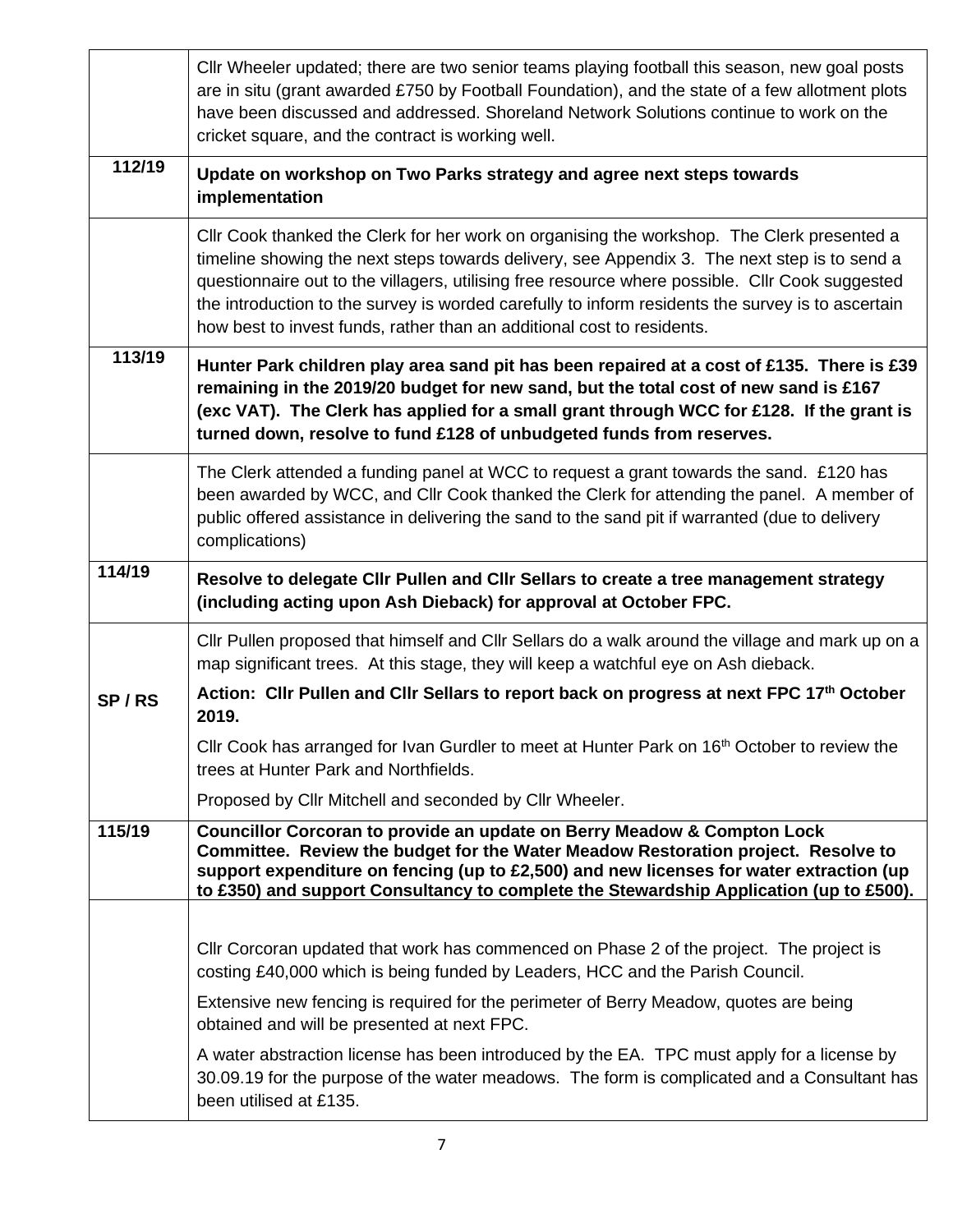|              | The Stewardship Application nets the Parish Council c£5,000 per annum. The Application is<br>complicated and requires a Consultant to assist completion.                                                                                                                                                                                                                                                                                                                 |
|--------------|--------------------------------------------------------------------------------------------------------------------------------------------------------------------------------------------------------------------------------------------------------------------------------------------------------------------------------------------------------------------------------------------------------------------------------------------------------------------------|
|              | The Parish Council resolved to approve £350 for the water abstraction license application and<br>advice. The Parish Council support the other notions in principle, and will resolve to support<br>when final costs are submitted. Proposed by Cllr Lawton and seconded by Cllr Cook.                                                                                                                                                                                    |
| 116/19       | Consider status of footpaths, byways and pavements, and report any required<br>maintenance required.                                                                                                                                                                                                                                                                                                                                                                     |
|              | The pavement on the B3335 at the bottom of Hare Lane was raised, which has been raised<br>with Hampshire Highways, but viewed as non priority.                                                                                                                                                                                                                                                                                                                           |
|              | It was agreed that one consolidated list of all footpath and pavement requests needs to be co-<br>ordinated.                                                                                                                                                                                                                                                                                                                                                             |
|              | CIIr Bronk and CIIr Pullen will meet to progress the public right of way at New Barn Farm.                                                                                                                                                                                                                                                                                                                                                                               |
| SP/TB        | Action: Cllr Bronk and Cllr Pullen to meet to progress public right of way at New Barn<br>Farm.                                                                                                                                                                                                                                                                                                                                                                          |
|              | Overgrowing bramble was reported on Shawford Road, just after Norris Bridge.                                                                                                                                                                                                                                                                                                                                                                                             |
| <b>CM</b>    | Action: Cllr Mitchell will approach the butler at Shawford Park for brambles to be cut<br>back.                                                                                                                                                                                                                                                                                                                                                                          |
| <b>Clerk</b> | Mike Seed from HCC put resurfacing of Footpath 12 on the repair list for 2019 / 2020. No work<br>has yet been done, Cllr Humby agreed to follow up with Mike Seed.                                                                                                                                                                                                                                                                                                       |
|              | Action: Clerk to send email chain regarding Footpath 12 to Cllr Humby                                                                                                                                                                                                                                                                                                                                                                                                    |
| 117/19       | Update on progress on licenses for speed monitoring devices from Hampshire<br>Highways. Resolve to agree the procedure / risk assessment and deployment schedule<br>of the SLR. In addition, resolve to fund the posts to host the device for 2 additional sites<br>at a total cost of no more than £400.                                                                                                                                                                |
|              | The SLR has been in position for 2 days, and already attracted positive feedback. It was<br>resolved to approve the procedure / risk assessment and deployment schedule. It was also<br>resolved to fund the posts for the additional sites. In addition, the Clerk informed that additional<br>brackets are required for the posts, which will cost approx. £200. It was resolved to approve<br>the expenditure. Proposed by Cllr Lawton and seconded by Cllr Mitchell. |
| 118/19       | Review list of Highways repairs compiled by Cllr Bronk and Cllr Cook, and resolve to<br>assign priority and next steps.                                                                                                                                                                                                                                                                                                                                                  |
|              | It was agreed that a small group should meet to review the Highways priorities, including the<br>requests for pavements and footpaths to be addressed. Two members of public were<br>suggested to form part of the group; Oliver Gray and Rupert Gregory.                                                                                                                                                                                                                |
| <b>Clerk</b> | Action: Clerk to facilitate set up of a meeting, and WL / TB / SC to report back at next<br>FPC 17th October 2019.                                                                                                                                                                                                                                                                                                                                                       |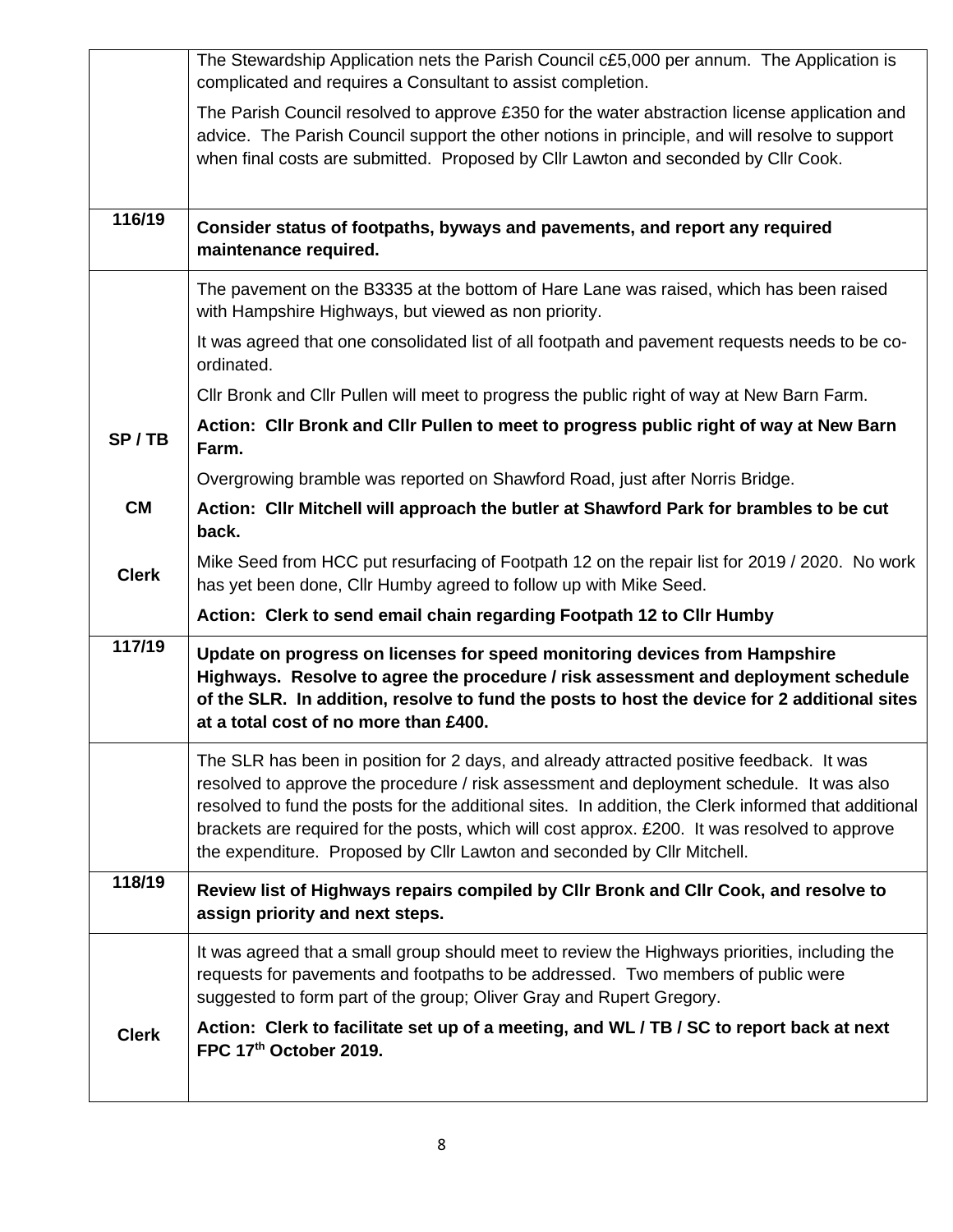| 119/19         | To approve that a reduction to 40mph is sought from Hampshire County Council for the<br>Main Road (B3335 and B3354) between Twyford and Colden Common                                                                                                                                                                                                                                                                                                                                              |
|----------------|----------------------------------------------------------------------------------------------------------------------------------------------------------------------------------------------------------------------------------------------------------------------------------------------------------------------------------------------------------------------------------------------------------------------------------------------------------------------------------------------------|
|                | Colden Common were successful in securing action to improve the Kiln Lane junction with<br>Highbrige Road, on the back of collated data by CC Parish Council. Cllr Bronk has been trying<br>to obtain the relevant data to support a speed reduction along the Main Road between Colden<br>Common and Twyford. It was confirmed that the Parish Council do support a reduction in<br>speed on the B3335 between Twyford and Colden Common. Proposed by Cllr Bronk and<br>seconded by Cllr Sellars. |
| 120/19         | Public Transport and Bus Stops - To receive an oral report from Councillor Wheeler                                                                                                                                                                                                                                                                                                                                                                                                                 |
|                | The Stagecoach 69 bus has started a late night bus from Winchester, on Thursdays, Fridays<br>and Saturdays, leaving Winchester at 10pm and 11.10pm. A Sunday service continues to<br>operate.                                                                                                                                                                                                                                                                                                      |
| 121/19         | Review progress to date on previous FPC meeting outstanding actions                                                                                                                                                                                                                                                                                                                                                                                                                                |
|                | The Clerk has circulated a list of outstanding actions listed by Cllr. Cllr Bronk, Clerk and Cllr<br>Pullen have provided updates. Cllr Cook said she would update her actions this week.                                                                                                                                                                                                                                                                                                          |
| Clerk &<br>All | Action: Clerk to update the list and close down completed actions. All other Clirs to<br>review and complete their outstanding actions.                                                                                                                                                                                                                                                                                                                                                            |
| 122/19         | To note, for information only, significant communications on matters that are not<br>included elsewhere on the agenda                                                                                                                                                                                                                                                                                                                                                                              |
|                | St Mary's School wish to book Hunter Park for fireworks display on 10 <sup>th</sup> November,<br>Remembrance Sunday. Complaints have been received in the past regarding Fireworks on<br>Remembrance Sunday. The Parish Council recommend 1 minute silence as part of the event.<br>It is also requested that any banners on or around the memorial bench are removed by Friday<br>8 <sup>th</sup> November.                                                                                       |
| IW             | Action: Cllr Wheeler to feed back the views regarding Remembrance Sunday to St<br>Mary's School event organisers.                                                                                                                                                                                                                                                                                                                                                                                  |
|                | A no parking sign was requested by Cllr Mitchell for Shawford Road entrance to Berry Meadow.                                                                                                                                                                                                                                                                                                                                                                                                       |
|                | Action: Clerk to purchase a no parking sign.                                                                                                                                                                                                                                                                                                                                                                                                                                                       |
| 123/19         | To raise any items for the agenda for the Full Parish Council meeting 17th October 2019.                                                                                                                                                                                                                                                                                                                                                                                                           |
|                | CIIr Mitchell requested an item to be raised, to conduct a risk assessment of Norris Bridge.                                                                                                                                                                                                                                                                                                                                                                                                       |

Jo Nicholson - Clerk to the Parish Council, 30<sup>th</sup> September 2019. Contact: [clerk@twyfordhants.org.uk](mailto:clerk@twyfordhants.org.uk)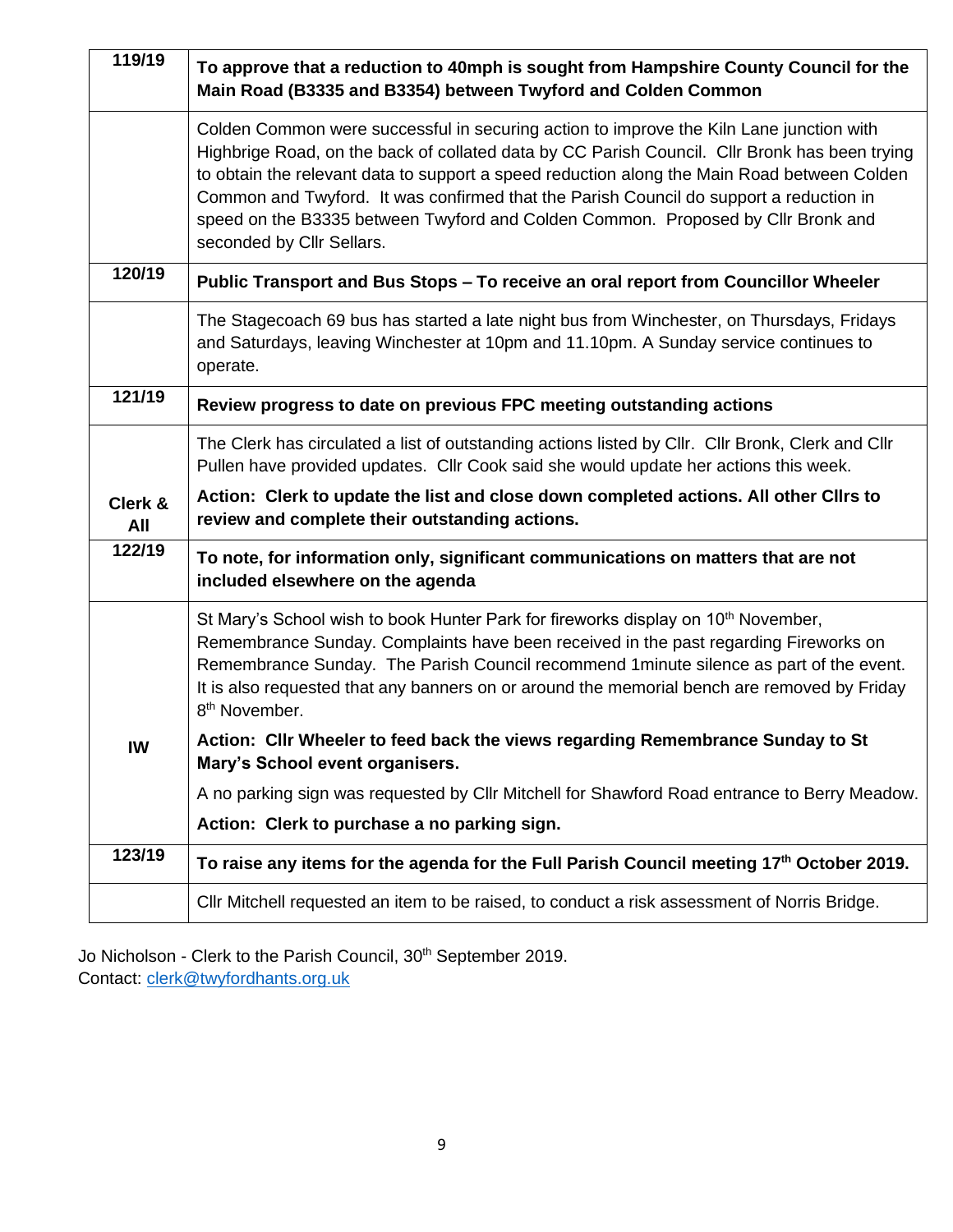#### **Appendix 1: District Councillor Report**

### **Winchester City Council - Councillor Report by Tony Bronk**

### **Matters specific to Twyford residents**

#### Bin collections - service update

Parish Councillors will be aware of difficulties experienced with the refuse collection service due to problems with vehicles and availability of staff. Additional drivers and crew were appointed to start w/c 27<sup>th</sup> August and Biffa has also brought forward the hire of new vehicles, which were due to arrive late September. The new vehicles entered use in early September.

### Glass recycling - bring sites

The Council has distributed to residents, 40 litre boxes and letters explaining how to use the free kerbside glass collection service that starts on 1st October 2019. With the majority of glass being collected at the kerbside the use of Glass Bring Sites will substantially reduce. Therefore to remain within budget it was agreed that a number of these Bring Sites would be removed. The Social Club will retain its bins but collection will only be monthly.

## TPC request of January 2019 for additional restricted parking bays on Hazeley Road

The request for additional restricted parking bays on Hazeley Road is on the Traffic Regulation Order programme for investigation in 2019/20, subject to resources being available.

#### Housing in Dolphin Hill

Building works for two 2 bed rented Council Houses are scheduled to commence in October, with an anticipated completion date of August 2020.

#### **Wider WCC district news**

A new Council Strategy is in the process of being written.

Reviews of the major projects (Central Winchester Regeneration, Station Approach and the new Leisure Centre) have been carried out; and by 26<sup>th</sup> September an Open Forum for each will have been held to gain public opinions before further decisions are taken by the Cabinet. An outline planning consent for the Station Approach scheme was approved by the Planning Committee on  $16<sup>th</sup>$  September. Work on the Winchester Sport and Leisure Park is progressing; including introduction of road crossings from the Park and Ride car parks.

Work started in early September on the Vaultex site at Bar End which was bought by the City Council last year. Eventually it will become an extra park and ride, which will be decked and have solar panels on the top but, for now, the building will be demolished and the surface shingled to enable the coaches to park there during the Christmas Market.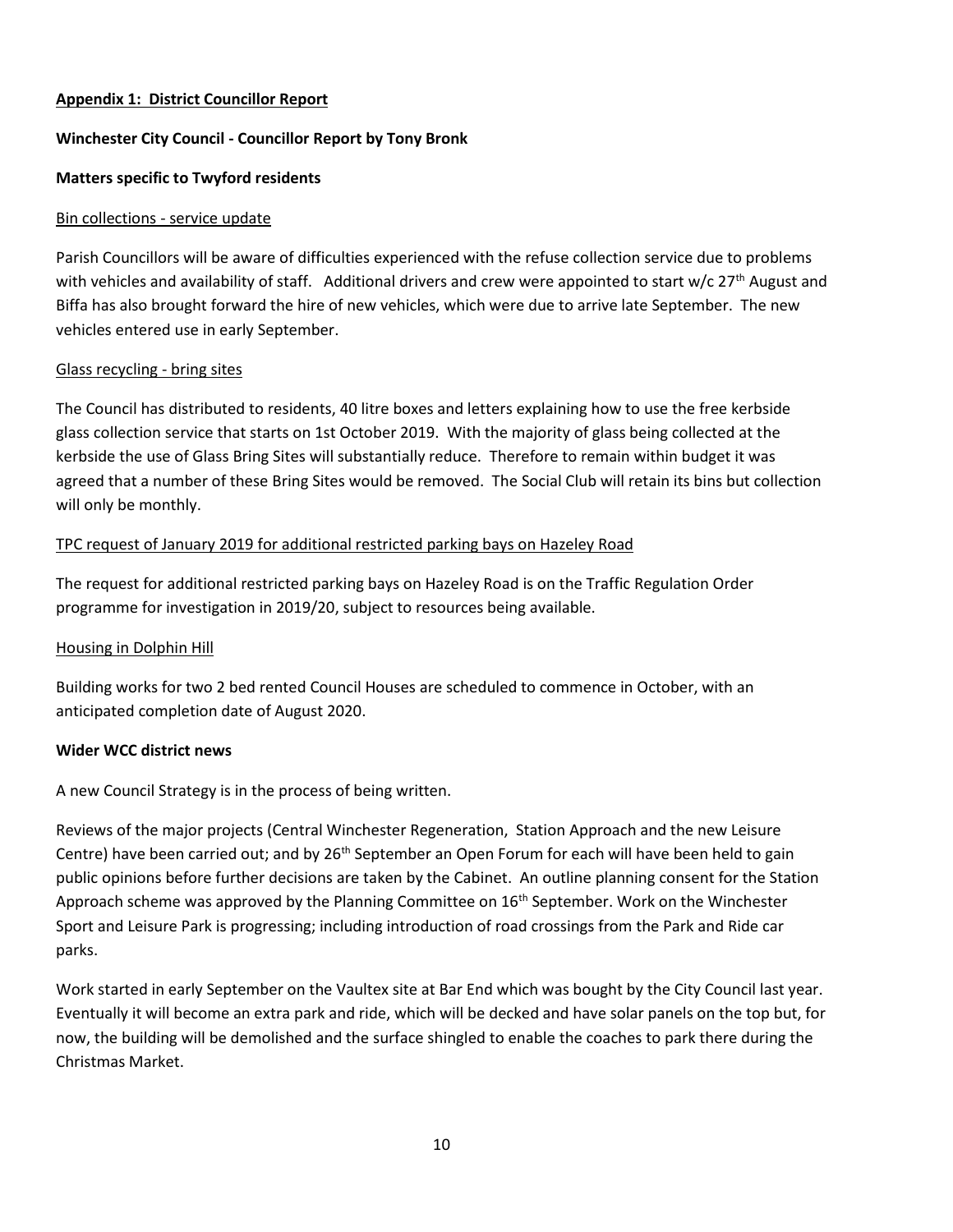On September 25<sup>th</sup> there will have been a meeting of Full Council where, for the first time, members of the public will be able to ask questions. At that meeting the Council will deal with a paper on introducing the recording and broadcasting of council meetings to promote more openness.

### **Other Councillor Activity**

## **Highways**

A table of highways and pavements issues is maintained to separately record matters of concern that have been raised with Councillors Bronk and Cook. These have been brought to the attention of Hampshire County Council (and WCC where relevant); but the table shows some concerns will not be addressed without evidence of recurring personal injuries; and others whilst under consideration may not be progressed due to other priorities on the limited budget available.

Discussion with other Parish, District and County Councillors has identified some frustration with the 'casualty led' approach and that pressure should be brought to bear to take into account other evidence of the incidence of accidents. Even if speed is not the primary cause of a collision a lower maximum speed may also have reduced the nature of those accidents or led them to be a 'near miss'.

### Cycling

The need for a safe cycle route from Colden Common and Twyford into Winchester (besides the route via Shawford and Compton) has been raised with WCC Cabinet holders in the context of the declared climate emergency and desire to reduce carbon emissions; and also for ease of access to the Winchester Sport and Leisure Park. It is understood that a Local Walking and Cycling Infrastructure Plan is being prepared for Winchester by Hampshire County Council and efforts will be made to ensure this considers our local needs.

## **Miscellaneous**

Councillors Tony Bronk and Susan Cook have separately and sometimes jointly been contacted by individual residents to seek help with matters of individual concern involving WCC, HCC and other bodies. Contact emails are: thronk@winchester.gov.uk and [susancook@winchester.gov.uk](mailto:susancook@winchester.gov.uk)

19<sup>th</sup> September 2019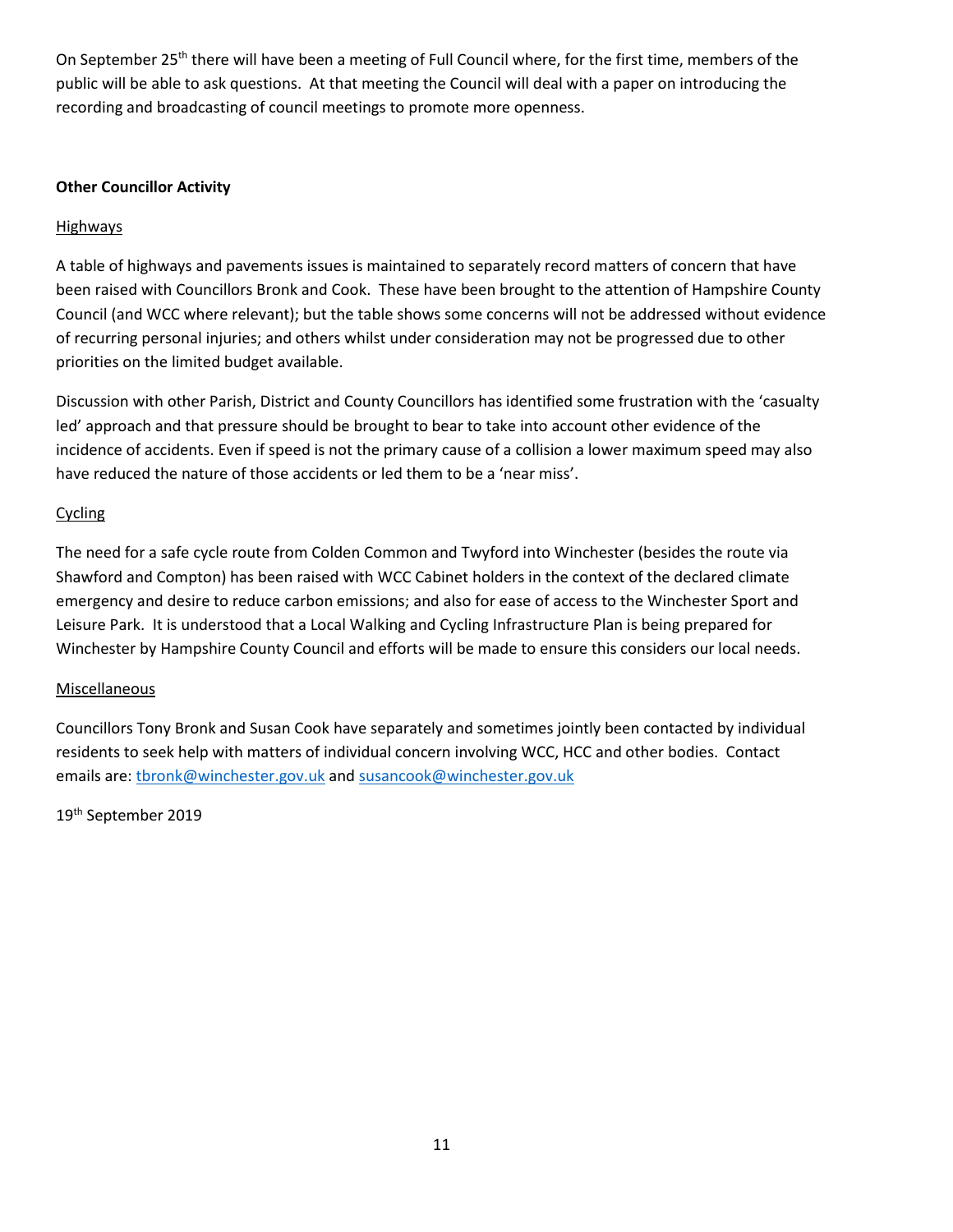## **Appendix 2 – Payments for Approval**

| 19th September 2019 - Financial update for FPC 26th September 2019 |                            |                  |                        |                 |                                                                      |  |
|--------------------------------------------------------------------|----------------------------|------------------|------------------------|-----------------|----------------------------------------------------------------------|--|
| Payment approval                                                   |                            |                  |                        |                 |                                                                      |  |
|                                                                    |                            |                  |                        |                 |                                                                      |  |
| presented in May                                                   |                            |                  |                        |                 |                                                                      |  |
| payee                                                              | reason                     | amount presented | amount paid date paid  |                 | reason for change                                                    |  |
| Westcotec                                                          | speed camera               | 3,780.00<br>£    | £ 3,780.00 04.07.19    |                 | delay in receiving invoice                                           |  |
|                                                                    |                            |                  |                        |                 |                                                                      |  |
| Presented as part of July                                          |                            |                  |                        |                 |                                                                      |  |
|                                                                    |                            |                  |                        |                 |                                                                      |  |
| payee                                                              | reason                     | amount presented | amount paid date paid  |                 | reason for change                                                    |  |
| M Longman                                                          | june / july sal            | £<br>120.00      | £                      | 96.00 31.07.19  | paye higher by 24.00 code received after FPC                         |  |
|                                                                    |                            |                  |                        |                 |                                                                      |  |
| Payments made in July - not presented for approval                 |                            |                  |                        |                 |                                                                      |  |
|                                                                    |                            |                  |                        |                 |                                                                      |  |
| payee                                                              | reason                     | amount presented | amount paid date paid  |                 | reason for change                                                    |  |
| <b>Business Stream</b>                                             | Field water                | £                | £                      | 7.35 19.07.19   | came in after FPC                                                    |  |
|                                                                    |                            |                  |                        |                 |                                                                      |  |
|                                                                    |                            |                  |                        |                 |                                                                      |  |
| Presented as part of August                                        |                            |                  |                        |                 |                                                                      |  |
|                                                                    |                            |                  |                        |                 |                                                                      |  |
| payee                                                              | reason                     | amount presented | amount paid date paid  |                 | reason for change                                                    |  |
| J Nicholson                                                        | Aug salary                 | £<br>766.64      | £                      | 850.31 31.08.19 | additional hours in July                                             |  |
| <b>Foard Maintenance</b>                                           | August invoice             | £<br>80.00 £     |                        | 134.00 21.08.19 | signs lock / sandpit / soap dispenser - presentation was an estimate |  |
| H Frearson                                                         | August NP                  | £<br>700.00 E    |                        | 277.50 21.08.19 | less hours than estimated                                            |  |
| <b>HMRC</b>                                                        | August salary              | £<br>208.30 £    |                        | 287.60 31.08.19 | based on JN and ML additional hours                                  |  |
| Shield environmental                                               | Asbestos removal           | £<br>125.00 E    |                        | 150.00 21.08.19 | amount presented excluded VAT                                        |  |
| J Nicholson                                                        | July exp                   | £<br>21.67       | £                      | 28.95 21.08.19  | amount presented was an estimate                                     |  |
| <b>HCC</b> pensions                                                | aug pension                | £<br>217.82      | $\mathbf f$            | 246.76 31.08.19 | actual amount based on overtime                                      |  |
| Marie Longman                                                      | cleaner in Aug             | £<br>80.00       | £                      | 81.47 31.08.19  | acutal amount adjusted for July overtime                             |  |
| shoreland network                                                  | green keeping in july      | £<br>1,600.00    | 1,559.60 21.08.19<br>£ |                 | n/a                                                                  |  |
|                                                                    |                            |                  |                        |                 |                                                                      |  |
|                                                                    |                            |                  |                        |                 |                                                                      |  |
| Payments made in August not presented for approval                 |                            |                  |                        |                 |                                                                      |  |
|                                                                    |                            |                  |                        |                 |                                                                      |  |
| payee                                                              | reason                     | amount presented | amount paid date paid  |                 | reason for change                                                    |  |
| Green smile                                                        | fill in edge of sandpit    | £                | £                      | 166.32 21.08.19 | no meeting to approve - within maintenance of clerk                  |  |
| Steve Pullen                                                       | sand pit repairs and sign  | £<br>٠           | £                      | 100.58 21.08.19 | received after FPC                                                   |  |
| amazon                                                             | pavilion maintenance       | £<br>$\sim$      | £                      | 8.84 19.08.19   | new bin needed - under clerk maintenance                             |  |
| amazon                                                             | sports maintenance         | £<br>$\sim$      | £                      | 24.48 16.08.19  | heavy chain and padlock for new goal                                 |  |
| amazon                                                             | sandpit                    | £<br>٠           | £                      | 45.18 16.08.19  | small amount of sand to rake over                                    |  |
| J nicholson                                                        | home bargains decline      | £<br>$\sim$      | £                      | 52.11 19.09.19  | large cleaning supplies for pavilion                                 |  |
| Amazon                                                             | lap top bag                | £<br>ä,          | £                      | 11.05 30.08.19  |                                                                      |  |
| Amazon                                                             | keyboard and mouse         | £<br>ä,          | £                      | 23.48 02.09.19  |                                                                      |  |
| Amazon                                                             | laptop for assistant clerk | £                | £                      | 456.00 30.08.19 |                                                                      |  |
|                                                                    |                            |                  |                        |                 |                                                                      |  |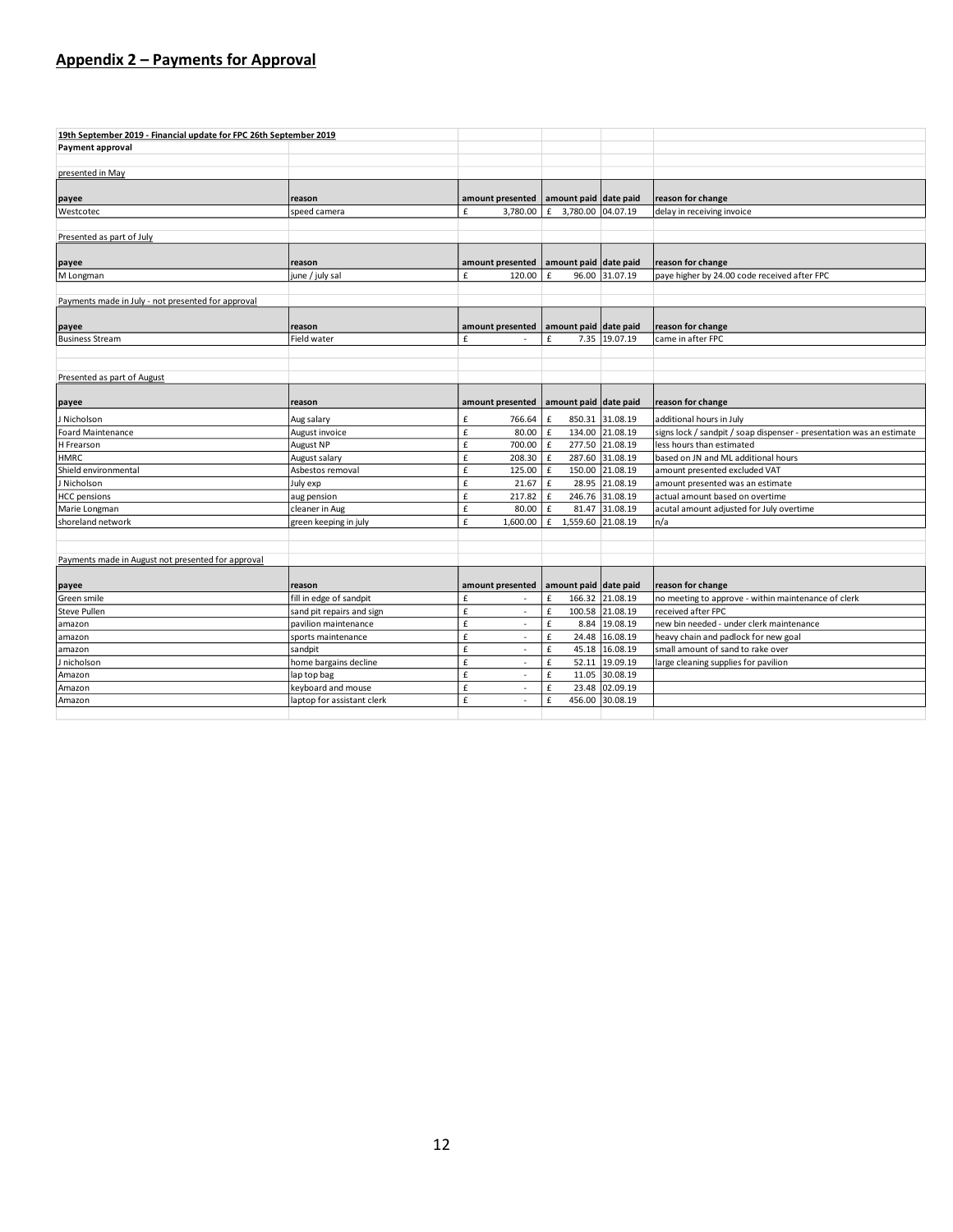| To be approved for payment in September                      |                                |                                          |                     |                                |            |
|--------------------------------------------------------------|--------------------------------|------------------------------------------|---------------------|--------------------------------|------------|
|                                                              |                                |                                          |                     | Ledger                         |            |
| <b>Text</b>                                                  | Gross                          | Vat                                      | <b>Net</b>          | date                           | Paid date  |
| EDF - Monthly SO towards Electrity Bill                      | £<br>62.00                     | £                                        | £<br>62.00          | 01/09/2019                     | 02/09/2019 |
| MarK Harrod - Wheeled Goals - paid on j nicholson credit ca  | $\pmb{\mathsf{f}}$<br>2,964.00 | £<br>494.00                              | £                   | 2,470.00 01/09/2019 10/09/2019 |            |
| Microsoft - Cllr outlook in sept                             | £<br>33.00                     | $\mathbf f$                              | £                   | 33.00 01/09/2019               |            |
| 1&1 IONOS - Domain for 21.08.19 to 21.09.19                  | £<br>11.99                     | $\mathbf f$<br>2.00                      | £                   | 9.99 01/09/2019 09/09/2019     |            |
| Steve Pullen - Compton Lock sign frame                       | £<br>23.50                     | £<br>$\overline{a}$                      | £                   | 23.50 01/09/2019               |            |
| Foard Maintenance Services - caretaking for aug              | $\pmb{\text{f}}$<br>84.00      | $\mathbf{f}$<br>÷,                       | £                   | 84.00 01/09/2019               |            |
| Business Stream - water supply to field march to august      | £<br>26.52                     | $\mathbf f$<br>4.42                      | £                   | 22.10 01/09/2019 02/09/2019    |            |
| Business Stream - water supply to pavilion march to august   | $\mathbf f$<br>77.83           | $\mathbf f$<br>12.97                     | £                   | 64.86 01/09/2019 02/09/2019    |            |
| Business Stream - allotment water supply march to june       | £<br>65.32                     | $\mathbf f$<br>10.89                     | £                   | 54.43 03/09/2019 17/09/2019    |            |
| Amazon - padlock and chain for goal                          | £<br>24.48                     | $\mathbf f$<br>4.08                      | £                   | 20.40 05/09/2019 05/09/2019    |            |
| Home Bargains - bin bags                                     | £<br>3.78                      | $\mathbf f$<br>0.63                      | £                   | 3.15 06/09/2019 06/09/2019     |            |
| Aquascience Ltd - License for Phase 2 of water meadow pro    | $\mathbf f$<br>1.130.40        | £<br>188.40                              | £                   | 942.00 09/09/2019              |            |
| O2 - Clerk mobile Aug                                        | £<br>21.52                     | £<br>3.59                                | £                   | 17.93 09/09/2019               |            |
| Amazon - no parking sign                                     | £<br>10.44                     | 1.74<br>£                                | £                   | 8.70 09/09/2019 10/09/2019     |            |
| Amazon - basket ball nets                                    | £<br>16.47                     | £<br>2.75                                | £                   | 13.72 09/09/2019 10/09/2019    |            |
| Amazon - stationary and cleaning supplies                    | £<br>51.26                     | 8.55<br>£                                | £<br>42.71          | 09/09/2019 09/09/2019          |            |
| Hampshire County Council - Site Strategy Workshop            | £<br>1,800.00                  | £<br>300.00                              | £                   | 1,500.00 11/09/2019            |            |
| Business Stream - Field water supply                         | £<br>1.46                      | $\mathbf f$<br>0.24                      | £                   | 1.22 11/09/2019                |            |
| Amazon - No dog waste stickers for Hunter Park play area b   | $\pmb{\epsilon}$<br>13.90      | $\mathbf f$<br>2.32                      | £                   | 11.58 11/09/2019 12/09/2019    |            |
| Came and Company - Annual insurance renewal                  | £<br>2,349.33                  | £<br>246.36                              | £                   | 2,102.97 13/09/2019            |            |
| MR and Mrs Wilson - return of deposit for pavilion hire 06.0 | $\pmb{\epsilon}$<br>50.00      | $\mathbf f$                              | £                   | 50.00 17/09/2019 17/09/2019    |            |
|                                                              | £                              | £<br>٠                                   | £<br>$\overline{a}$ | 19/09/2019                     |            |
| Joanne Nicholson - Net Clerk pay Sept                        | £<br>766.64                    | £<br>ä,                                  | £<br>766.64         | 19/09/2019                     |            |
| Marie Longman - Sept net salary cleaner                      | £<br>69.27                     | £<br>$\overline{\phantom{a}}$            | £<br>69.27          | 19/09/2019                     |            |
| Tracy Nutbeam - Asst Clerk net pay Sept                      | £<br>120.30                    | $\mathbf{f}$<br>$\overline{\phantom{a}}$ | £                   | 120.30 19/09/2019              |            |
| HMRC-                                                        | £<br>225.70                    | $\mathbf{f}$<br>$\overline{\phantom{a}}$ | £                   | 225.70 19/09/2019              |            |
| <b>HCC Pensions -</b>                                        | £<br>217.82                    | $\mathbf f$<br>÷,                        | £                   | 217.82 19/09/2019              |            |
| Joanne Nicholson - August Clerk exp                          | £<br>23.75                     | $\mathbf{f}$<br>$\overline{\phantom{a}}$ | £                   | 23.75 19/09/2019               |            |
| Hilary Frearson - August hours admin support NP              | £<br>240.00                    | $\mathbf f$<br>ä,                        | £                   | 240.00 19/09/2019              |            |
| Shoreland Network Solutions - August cricket square          | £<br>799.60                    | £<br>133.27                              | £                   | 666.33 19/09/2019              |            |
| Green Smile Ltd - Groudsman Sept                             | £<br>1,663.65                  | £<br>277.27                              | £                   | 1,386.38 19/09/2019            |            |
| Parish Hall - Parish Hall rent april to August 26.5 hours    | £<br>265.00                    | $\mathbf f$                              | £                   | 265.00 19/09/2019              |            |
|                                                              | £<br>$13,212.93$ $E$           | 1,693.48                                 | £ 11.519.45         |                                |            |